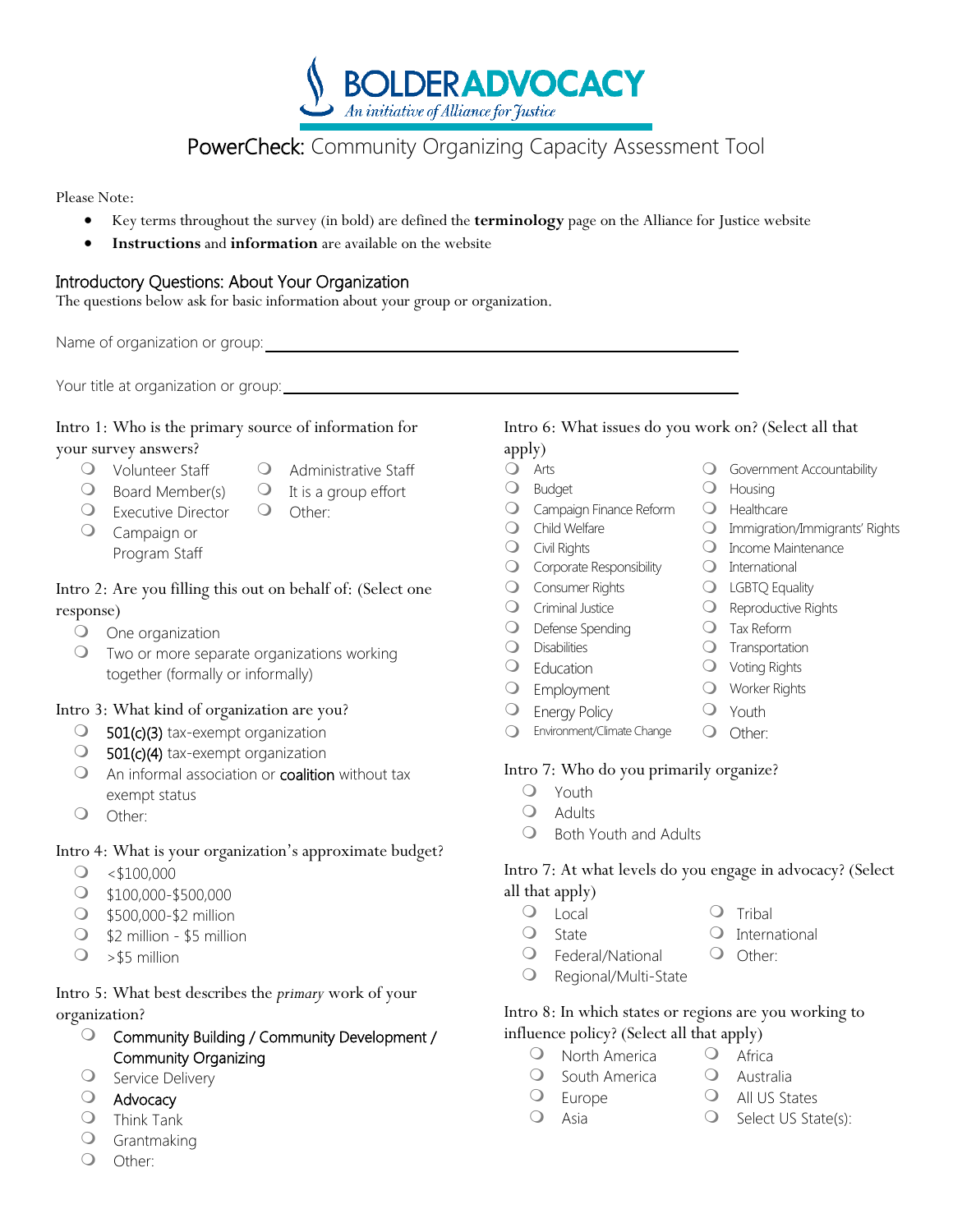# Section 1: Goals, Power Analysis and Planning

Please select the response for each measure that best fits your organization. Advanced questions are optional. For more information on advanced questions, please click **here**.

| <b>S1.1 Commitment to Organizing</b><br>Introduces basic elements for preparing to engage in community organizing.                                                                                                           | <b>Very</b><br>Strong/<br>Always              | Moderately<br>Strong/<br>Usually              | Somewhat<br>Strong/<br>Sometimes | <b>Not</b><br>Strong/<br>Rarely/<br><b>Never</b> |
|------------------------------------------------------------------------------------------------------------------------------------------------------------------------------------------------------------------------------|-----------------------------------------------|-----------------------------------------------|----------------------------------|--------------------------------------------------|
| Staff and board have a shared vision, a common understanding of<br>community organizing theory and practice, and a shared analysis of what's<br>needed to bring about change.                                                | $\left( \begin{array}{c} \end{array} \right)$ |                                               |                                  |                                                  |
| The organization's mission statement articulates community organizing as a<br>strategy for achieving its social and economic justice goals.                                                                                  | $\bigcirc$                                    | $\bigcirc$                                    | $\bigcirc$                       |                                                  |
| Staff and board have identified their constituents and know their current<br>views on key issues.                                                                                                                            | $\bigcirc$                                    | $\left( \begin{array}{c} \end{array} \right)$ | $\overline{\mathcal{C}}$         |                                                  |
| The executive director and relevant staff understand the basic federal and<br>state rules and regulations that govern lobbying, election-related work, and<br>other organizing and other organizing and advocacy activities. | $\bigcirc$                                    | $\bigcirc$                                    | $\bigcirc$                       |                                                  |
| S1.1 Commitment to Organizing: Advanced (Optional)                                                                                                                                                                           |                                               |                                               |                                  |                                                  |
| The organization belongs to or works with a national, regional, and/or state<br>organizing network(s) or training institute(s.                                                                                               | $\bigcirc$                                    | $\bigcirc$                                    | $\bigcirc$                       | $\left( \begin{array}{c} \end{array} \right)$    |
|                                                                                                                                                                                                                              |                                               |                                               |                                  |                                                  |
|                                                                                                                                                                                                                              |                                               |                                               |                                  | <b>Not</b>                                       |
| <b>S1.2 Power Analysis</b><br>Assesses the key elements of building institutional power.                                                                                                                                     | <b>Very</b><br>Strong/<br>Always              | Moderately<br>Strong/<br>Usually              | Somewhat<br>Strong/<br>Sometimes | Strong/<br>Rarely/<br><b>Never</b>               |
| The organization identifies and profiles its constituent base, possible allies,<br>possible opponents, and other stakeholders related to its issues.                                                                         | $\bigcirc$                                    |                                               |                                  | $\bigcirc$                                       |
| The organization identifies and profiles key decision-makers, and those that<br>have influence with them, for its issues.                                                                                                    | $\bigcirc$                                    | $\bigcirc$                                    | $\bigcirc$                       | $\bigcirc$                                       |
| Staff understands the political climate and its potential impact on organizing<br>strategies.                                                                                                                                | $\bigcirc$                                    | $\bigcirc$                                    | $\bigcirc$                       | $\bigcirc$                                       |
| Staff understands how race, class, and identity play into the power dynamics<br>of the community being organized.                                                                                                            | $\bigcirc$                                    | $\bigcirc$                                    | $\bigcirc$                       | $\left( \quad \right)$                           |
| The organization assesses its strengths and weaknesses to help determine<br>what roles it might play.                                                                                                                        | $\bigcirc$                                    | $\bigcirc$                                    | $\bigcirc$                       | $\left( \begin{array}{c} \end{array} \right)$    |
| S1.2 Agenda: Power Analysis (Optional)                                                                                                                                                                                       |                                               |                                               |                                  |                                                  |
| The organization has long-term strategy to build its institutional power in<br>relation to other powerful stakeholders in its target area.                                                                                   | $\left( \begin{array}{c} \end{array} \right)$ | $\left( \begin{array}{c} \end{array} \right)$ |                                  |                                                  |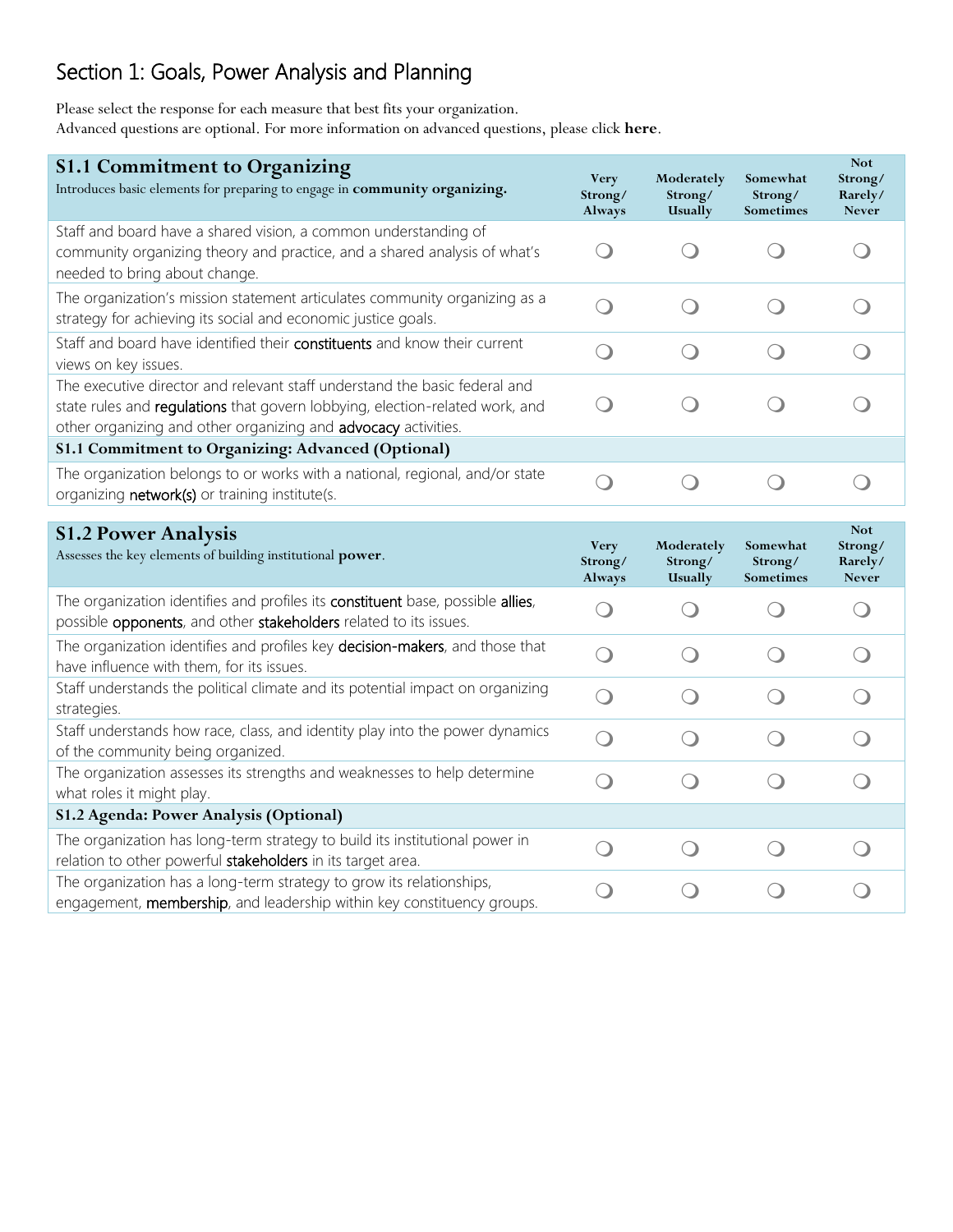| <b>S1.3 Planning and Evaluation</b><br>Assesses the organization's processes for strategically planning, identifying, evaluating,<br>and adapting its work.                                | <b>Very</b><br>Strong/<br>Always | Moderately<br>Strong/<br>Usually | Somewhat<br>Strong/<br>Sometimes | <b>Not</b><br>Strong/<br>Rarely/<br><b>Never</b> |
|--------------------------------------------------------------------------------------------------------------------------------------------------------------------------------------------|----------------------------------|----------------------------------|----------------------------------|--------------------------------------------------|
| The organization has a strategic planning process that includes vision, clear<br>goals, objectives, and outcomes/results for organizing work.                                              |                                  |                                  |                                  |                                                  |
| The organization develops specific campaigns based on the primary<br>concerns voiced by constituents and the power analysis.                                                               |                                  |                                  |                                  |                                                  |
| The organization uses appropriate research and analysis to identify issues<br>with specific and winnable solutions.                                                                        |                                  |                                  |                                  |                                                  |
| The organization seeks out and learns from models of success of other<br>organizations, both locally and nationally.                                                                       |                                  |                                  |                                  |                                                  |
| The organization has a plan for raising adequate funds to support its<br>upcoming campaigns and ongoing work.                                                                              |                                  |                                  |                                  |                                                  |
| Staff and community leaders have a process for ongoing learning and<br>incorporate that learning into changes in strategies and other future plans<br>(See RECO for evaluation resources). |                                  |                                  |                                  |                                                  |
| S1.3 Planning and Evaluation: Advanced (Optional)                                                                                                                                          |                                  |                                  |                                  |                                                  |
| The organization seeks out and uses the best available research when<br>identifying and working on its core issues.                                                                        |                                  |                                  |                                  |                                                  |
| The organization has a written plan for analyzing the results of its work,<br>including how it has built organizational skills, resources and practices, and<br>for tracking metrics.      |                                  |                                  |                                  |                                                  |

# Section 2: Empowerment/Constituent Leadership

Please select the response for each measure that best fits your organization.

| S2.1 Constituent Leadership Development<br>Assesses the extent to which constituents understand community organizing and to<br>which the organization emphasizes leadership development. | <b>Very</b><br>Strong/<br>Always | Moderately<br>Strong/<br>Usually | Somewhat<br>Strong/<br><b>Sometimes</b> | <b>Not</b><br>Strong/<br>Rarely/<br><b>Never</b> |
|------------------------------------------------------------------------------------------------------------------------------------------------------------------------------------------|----------------------------------|----------------------------------|-----------------------------------------|--------------------------------------------------|
| Constituents and the organization have a common understanding of<br>community organizing theory and practice including what is needed to<br>bring about change.                          |                                  |                                  |                                         |                                                  |
| The organization has a defined process for developing constituent<br>leadership along a progressive path that incrementally builds skills.                                               |                                  |                                  |                                         |                                                  |
| Constituent leadership represents the diversity of the community and is<br>concentrated in those who are most directly impacted by the issues being<br>addressed                         |                                  |                                  |                                         |                                                  |
| The organization uses administrative tools (databases, etc.) to track and<br>monitor constituent engagement and leadership development.                                                  |                                  |                                  |                                         |                                                  |
| S2.1 Constituent Leadership Development: Advanced (Optional)                                                                                                                             |                                  |                                  |                                         |                                                  |
| Constituent leaders conduct some meetings, negotiations, and evaluation<br>sessions without the presence of staff.                                                                       |                                  |                                  |                                         |                                                  |
| The organization actively monitors its leadership breadth/depth and sets<br>goals for expanding the number of leaders and for developing new<br>leadership in key constituencies.        |                                  |                                  |                                         |                                                  |
| Constituent leaders conduct trainings for other constituents on the basics of<br>organizing.                                                                                             |                                  |                                  |                                         |                                                  |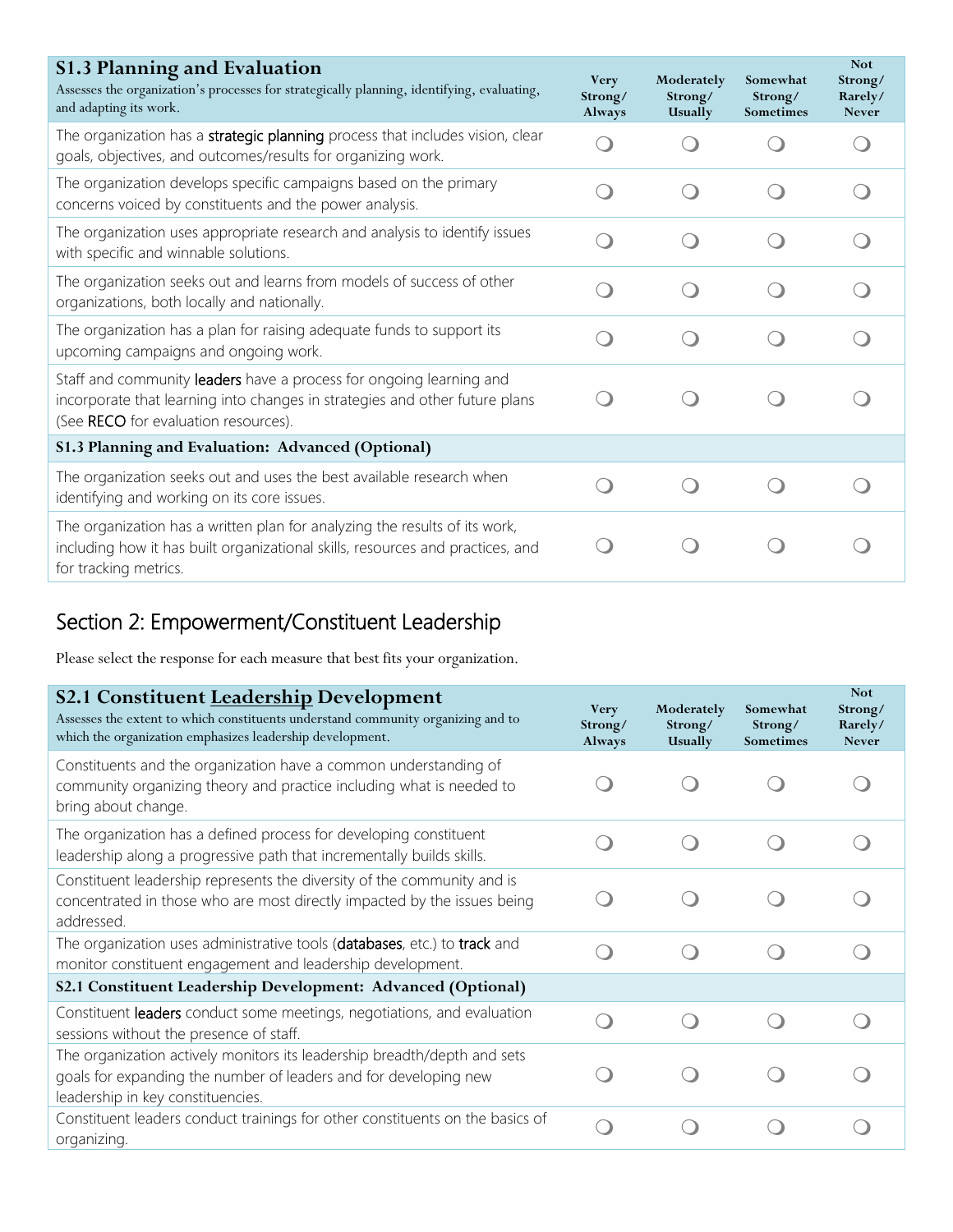| <b>S2.2 Participatory Process</b><br>Assesses the extent to which campaign development and implementation involves<br>constituents.                                                                            | <b>Very</b><br>Strong/<br>Always | Moderately<br>Strong/<br><b>Usually</b> | Somewhat<br>Strong/<br>Sometimes | <b>Not</b><br>Strong/<br>Rarely/<br><b>Never</b> |
|----------------------------------------------------------------------------------------------------------------------------------------------------------------------------------------------------------------|----------------------------------|-----------------------------------------|----------------------------------|--------------------------------------------------|
| The organization has a written issue agenda that is developed by<br>constituents.                                                                                                                              |                                  |                                         |                                  |                                                  |
| Constituents take the lead in developing the strategy and implementation of<br>campaigns.                                                                                                                      |                                  |                                         |                                  |                                                  |
| Constituents are expected to follow through on work promised and are<br>appropriately held accountable by staff or other constituents when they do<br>not.                                                     |                                  |                                         |                                  |                                                  |
| Constituents serve as <b>members</b> and officers of the organization's board of<br>directors, and on committees.                                                                                              |                                  |                                         |                                  |                                                  |
| S2.2 Participatory Process: Advanced (Optional)                                                                                                                                                                |                                  |                                         |                                  |                                                  |
| Constituents chair and facilitate all organizational meetings.                                                                                                                                                 |                                  |                                         |                                  |                                                  |
| The organization creates regular opportunities for constituents to share and<br>discuss their reflections on the organization's work through one-to-one<br>meetings, house meetings, or similar conversations. |                                  |                                         |                                  |                                                  |

| <b>S2.3 Political Consciousness and Empowerment</b><br>Assesses the extent to which organization helps constituents realize their individual and<br>collective power.                          | <b>Very</b><br>Strong/<br>Always | Moderately<br>Strong/<br>Usually | Somewhat<br>Strong/<br><b>Sometimes</b> | <b>Not</b><br>Strong/<br>Rarely/<br><b>Never</b> |
|------------------------------------------------------------------------------------------------------------------------------------------------------------------------------------------------|----------------------------------|----------------------------------|-----------------------------------------|--------------------------------------------------|
| The organization helps constituents recognize their personal power and<br>how that can be used.                                                                                                |                                  |                                  |                                         |                                                  |
| The organization helps constituents develop an analysis of their collective<br>power and how to grow it.                                                                                       |                                  |                                  |                                         |                                                  |
| The organization helps constituents recognize how their individual concerns<br>are connected to the concerns of other individuals and groups.                                                  |                                  |                                  |                                         |                                                  |
| The organization helps constituents recognize how the actions of<br>governments, businesses and other institutions are connected to the various<br>issues with which constituents are engaged. |                                  |                                  |                                         |                                                  |
| S2.3 Political Consciousness and Empowerment: Advanced (Optional)                                                                                                                              |                                  |                                  |                                         |                                                  |
| The organizational leaders and constituents have a clear analysis of how<br>race, gender, class, and identity intersect with issues of power and privilege.                                    |                                  |                                  |                                         |                                                  |
| The organization helps constituents build solidarity with other organizations,<br>campaigns, and movements engaged in common struggles.                                                        |                                  |                                  |                                         |                                                  |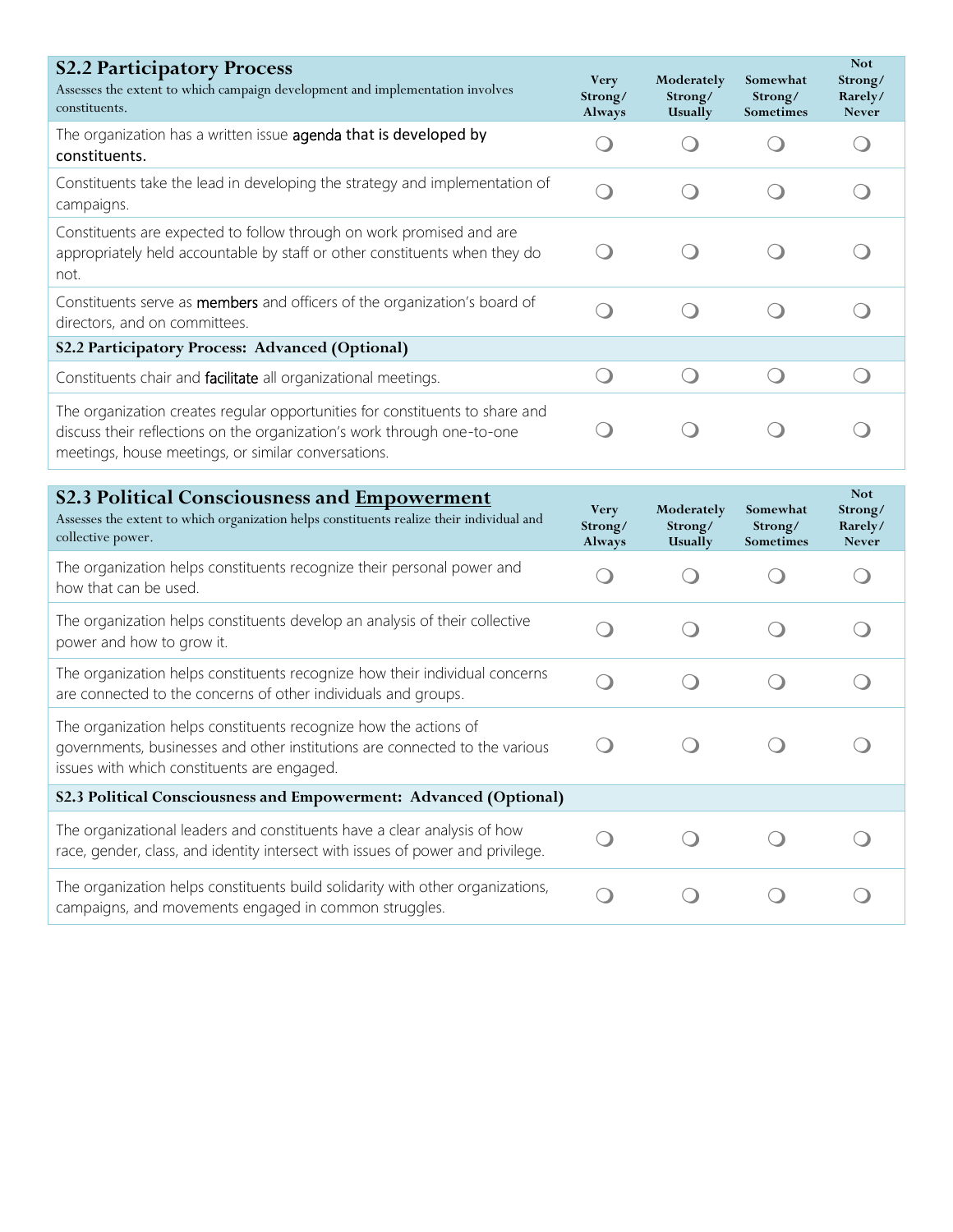# Section 3: Organizing for Change

Please select the response for each measure that best fits your organization.

In this section: for 3.4 Messaging; 3.5 Media Relations; and 3.7 Change Avenues, you will also be asked to what extent you **rely on partners** (other individuals or groups) for some of the work.

| <b>S3.1 Campaign Strategy</b><br>Assesses how the organization strategizes for campaigns.                                                                                     | <b>Very</b><br>Strong/<br>Always              | Moderately<br>Strong/<br>Usually | Somewhat<br>Strong/<br>Sometimes | <b>Not</b><br>Strong/<br>Rarely/<br><b>Never</b> |
|-------------------------------------------------------------------------------------------------------------------------------------------------------------------------------|-----------------------------------------------|----------------------------------|----------------------------------|--------------------------------------------------|
| The organization develops a strategic plan for each campaign that<br>incorporates its power analysis.                                                                         |                                               |                                  |                                  |                                                  |
| The organization develops a set of legally appropriate demands that they<br>believe the decision-makers will respond to.                                                      |                                               |                                  |                                  |                                                  |
| The organization plans for how eventual policy wins will be implemented,<br>including either an ongoing role or exit strategy for the organization in<br>implementation.      |                                               |                                  |                                  |                                                  |
| Campaign strategy is designed to include increasing the membership base<br>of the organization.                                                                               | $\Box$                                        |                                  |                                  |                                                  |
| S3.1 Campaign Strategy: Advanced (Optional)                                                                                                                                   |                                               |                                  |                                  |                                                  |
| The organization identifies as a key criterion of success obtaining long-term<br>increases of its power (such as strengthening its relationships to an<br>organizing target). |                                               |                                  |                                  |                                                  |
|                                                                                                                                                                               |                                               |                                  |                                  |                                                  |
| <b>S3.2 Activating Stakeholders</b><br>Assesses how the organization communicates with, educates, and engages its network<br>and the public.                                  | <b>Very</b><br>Strong/<br>Always              | Moderately<br>Strong/<br>Usually | Somewhat<br>Strong/<br>Sometimes | <b>Not</b><br>Strong/<br>Rarely/<br><b>Never</b> |
| The organization has a network or various networks of individuals and<br>organizations that it can activate to advocate or otherwise collaborate on<br>key policy issues.     | $\left( \begin{array}{c} \end{array} \right)$ |                                  |                                  |                                                  |
| The organization communicates with its network on the status of efforts,<br>opportunities to engage, messages, and results.                                                   | Ω                                             |                                  |                                  |                                                  |
| The organization identifies segments of the public to educate about its<br>agenda.                                                                                            | $\Box$                                        |                                  |                                  |                                                  |
| The organization conducts phone banks, informational mailings, online                                                                                                         |                                               |                                  |                                  |                                                  |

| communications, and/or canvassing to educate and <b>mobilize</b> its network<br>and gain public support.                    |  |  |
|-----------------------------------------------------------------------------------------------------------------------------|--|--|
| S3.2 Activating Stakeholders: Advanced (Optional)                                                                           |  |  |
| The organization implements a plan to expand the size and diversity of its<br>networks.                                     |  |  |
| The organization works to expand the issue knowledge and advocacy skills<br>of those in its networks.                       |  |  |
| The organization activates segments of the public to influence decision-<br>makers in support of organizational priorities. |  |  |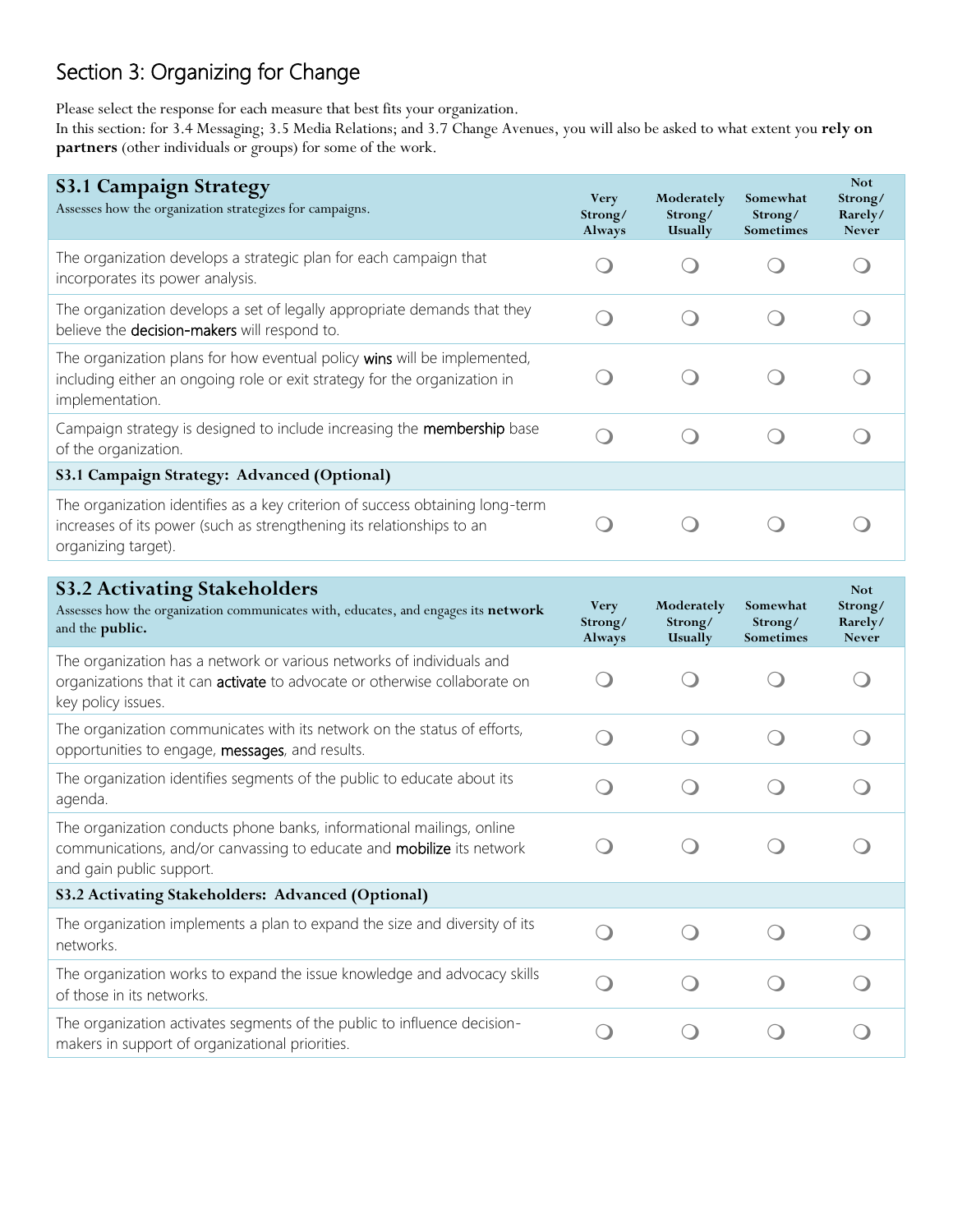| S3.3 Coalition Building/Partnering<br>Assesses the extent to which the organization has partnerships—with other nonprofits,<br>businesses, professional associations, etc.-- that advance its goals. | <b>Very</b><br>Strong/<br>Always | Moderately<br>Strong/<br>Usually | Somewhat<br>Strong/<br>Sometimes | <b>Not</b><br>Strong/<br>Rarely/<br><b>Never</b> |
|------------------------------------------------------------------------------------------------------------------------------------------------------------------------------------------------------|----------------------------------|----------------------------------|----------------------------------|--------------------------------------------------|
| The organization identifies other stakeholders that have similar goals,<br>including those with complementary knowledge and skills, with which it<br>could collaborate.                              |                                  |                                  |                                  |                                                  |
| The organization participates in coalitions that share one or more of its<br>goals and provide value to the organization.                                                                            |                                  |                                  |                                  |                                                  |
| The organization actively seeks support for its priorities from its coalition<br>partners.                                                                                                           |                                  |                                  |                                  |                                                  |
| The organization exchanges information with its coalition and other partners<br>as appropriate.                                                                                                      |                                  |                                  |                                  |                                                  |
| S3.3: Coalition Building/Partnering: Advanced (Optional)                                                                                                                                             |                                  |                                  |                                  |                                                  |
| The organization seeks support from stakeholders who may not be<br>traditional allies but with whom it could partner on a particular project.                                                        |                                  |                                  |                                  |                                                  |
| The organization considers race, class, and identity dynamics when selecting<br>allies.                                                                                                              |                                  |                                  |                                  |                                                  |
| The organization plays a leadership role in establishing and/or managing a<br>coalition.                                                                                                             |                                  |                                  |                                  |                                                  |
| The organization provides leadership to help build a shared vision, analysis,<br>and strategy among diverse coalition partners.                                                                      |                                  |                                  |                                  |                                                  |

| S3.4 Messaging<br>Assesses how the organization develops and delivers its messages.                              | <b>Very</b><br>Strong/<br>Always | Moderately<br>Strong/<br>Usually | Somewhat<br>Strong/<br><b>Sometimes</b> | <b>Not</b><br>Strong/<br>Rarely/<br><b>Never</b> |
|------------------------------------------------------------------------------------------------------------------|----------------------------------|----------------------------------|-----------------------------------------|--------------------------------------------------|
| The organization develops clear, compelling, and concise messages tailored<br>to its targeted audiences.         |                                  |                                  |                                         |                                                  |
| The organization bases its messages and materials on reliable, credible, and<br>up-to-date information.          |                                  |                                  |                                         |                                                  |
| The organization identifies and uses effective messengers and<br>spokespeople.                                   |                                  |                                  |                                         |                                                  |
| The organization chooses a variety of paid and/or earned <b>media</b> strategies<br>to communicate its messages. |                                  |                                  |                                         |                                                  |
|                                                                                                                  |                                  |                                  |                                         |                                                  |
| To what extent do you rely on partners for the four measures above?                                              |                                  |                                  |                                         |                                                  |
| S3.4 Messaging: Advanced (Optional)                                                                              |                                  |                                  |                                         |                                                  |
| The organization conducts polling and <b>focus groups</b> to develop and test<br>effective messages.             |                                  |                                  |                                         |                                                  |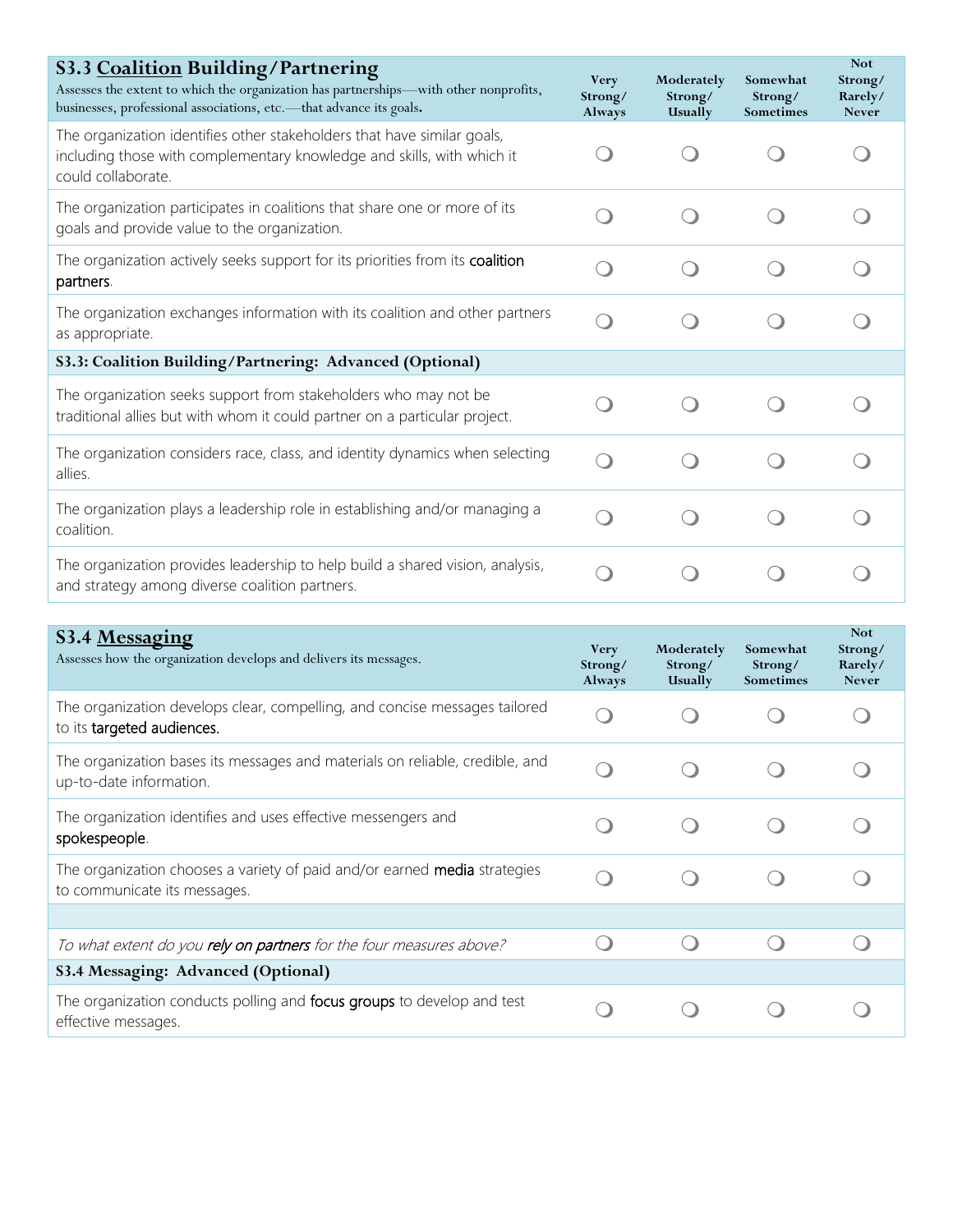| <b>S3.5 Media Relations</b><br>Assesses the extent to which the organization communicates effectively with the media<br>and uses various media to advance its goals. | <b>Very</b><br>Strong/<br>Always | Moderately<br>Strong/<br>Usually | Somewhat<br>Strong/<br>Sometimes | <b>Not</b><br>Strong/<br>Rarely/<br><b>Never</b> |
|----------------------------------------------------------------------------------------------------------------------------------------------------------------------|----------------------------------|----------------------------------|----------------------------------|--------------------------------------------------|
| The organization monitors media coverage related to its issues.                                                                                                      |                                  |                                  |                                  |                                                  |
| The organization develops and maintains a list of press contacts relevant to<br>its program issues(s).                                                               |                                  |                                  |                                  |                                                  |
| The organization identifies and works with a wide range of media outlets-<br>including online, broadcast, and print media-to communicate its messages.               |                                  |                                  |                                  |                                                  |
| The organization has a written media plan with objectives, targets,<br>strategies, and timelines.                                                                    |                                  |                                  |                                  |                                                  |
|                                                                                                                                                                      |                                  |                                  |                                  |                                                  |
| To what extent do you rely on partners for the four measures above?                                                                                                  |                                  |                                  |                                  |                                                  |
| S3.5 Media Relations: Advanced (Optional)                                                                                                                            |                                  |                                  |                                  |                                                  |
| The organization identifies, builds, and maintains relationships with key<br>personnel in online, broadcast, and traditional media.                                  |                                  |                                  |                                  |                                                  |
| The organization has developed a crisis communications strategy for<br>effectively dealing with negative press or an internal crisis.                                |                                  |                                  |                                  |                                                  |
| The organization generates and distributes its own media content through<br>social media.                                                                            |                                  |                                  |                                  |                                                  |
| <b>S3.6 Influencing Decision-Makers</b>                                                                                                                              |                                  |                                  |                                  | <b>Not</b>                                       |
| Assesses the extent to which the organization builds influential relationships with<br>targeted decision-makers.                                                     | <b>Very</b><br>Strong/<br>Always | Moderately<br>Strong/<br>Usually | Somewhat<br>Strong/<br>Sometimes | Strong/<br>Rarely/<br><b>Never</b>               |
| The organization monitors the actions of decision-makers related to the<br>organization's agenda.                                                                    |                                  |                                  |                                  |                                                  |
| The organization builds working relationships with targeted decision-makers<br>by providing information.                                                             |                                  |                                  |                                  |                                                  |
| The organization nurtures relationships with decision-makers during times of<br>limited activity.                                                                    |                                  |                                  |                                  |                                                  |
| The organization builds relationships with elected officials without regard to<br>political affiliations.                                                            |                                  |                                  |                                  |                                                  |
| S3.6 Influencing Decision-Makers: Advanced (Optional)                                                                                                                |                                  |                                  |                                  |                                                  |
| The organization identifies and builds relationships with influential<br>individuals and groups who can persuade decision-makers.                                    |                                  |                                  |                                  |                                                  |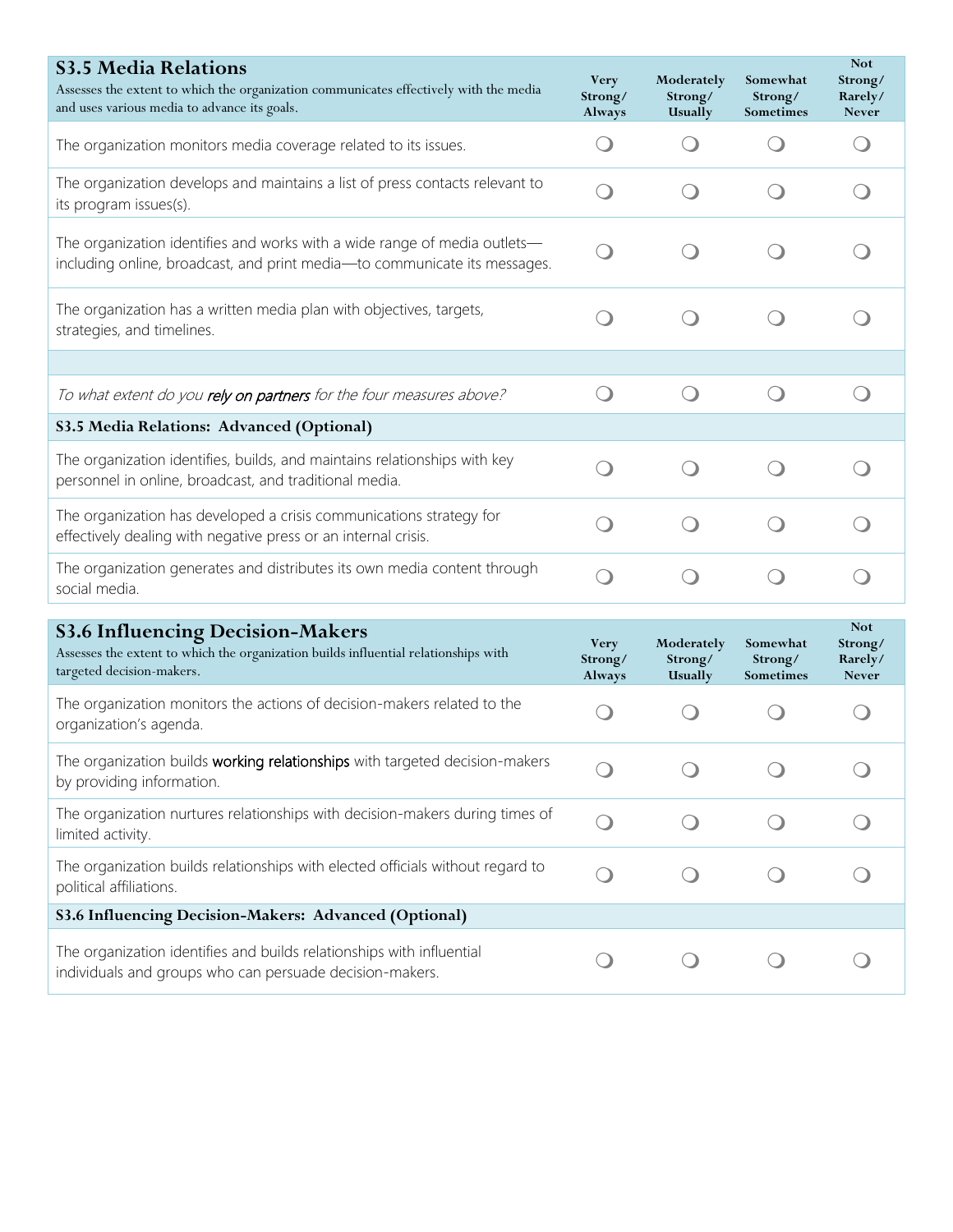| <b>S3.7 Change Avenues</b><br>Assesses the extent to which the organization understands where to focus campaign<br>demands and does so.                                                                                                            | <b>Very</b><br>Strong/<br>Always | Moderately<br>Strong/<br>Usually | Somewhat<br>Strong/<br>Sometimes | <b>Not</b><br>Strong/<br>Rarely/<br><b>Never</b> |
|----------------------------------------------------------------------------------------------------------------------------------------------------------------------------------------------------------------------------------------------------|----------------------------------|----------------------------------|----------------------------------|--------------------------------------------------|
| Administrative - The organization understands regulatory and enforcement<br>processes, when to focus demands on these processes, and works to<br>influence relevant agency policies and actions.                                                   |                                  |                                  |                                  |                                                  |
| Legislative - The organization understands the legislative process, when to<br>focus demands on this process, and works to influence relevant legislative<br>policy, and where applicable, relevant state or local ballot measure or<br>referenda. |                                  |                                  |                                  |                                                  |
| <b>Electoral</b> – The organization understands relevant primary and general<br>candidate election processes, when to focus on these processes, encourages<br>voting, and educates candidates and voters about the issues.                         |                                  |                                  |                                  |                                                  |
| Litigation - The organization understands how litigation complements other<br>strategies and pursues legal activities such as initiating litigation or signing<br>on to amicus briefs.                                                             |                                  |                                  |                                  |                                                  |
| Corporate - The organization understands corporate decision-making<br>processes, when to focus demands on these processes, and works to<br>influence corporations' policies.                                                                       |                                  |                                  |                                  |                                                  |
|                                                                                                                                                                                                                                                    |                                  |                                  |                                  |                                                  |
| To what extent do you rely on partners for the four measures above?                                                                                                                                                                                |                                  |                                  |                                  |                                                  |
| S3.7 Change Avenues: Advanced (Optional)                                                                                                                                                                                                           |                                  |                                  |                                  |                                                  |
| The organization monitors developments locally, statewide, and nationally in<br>all 5 of the above Change Avenues on its priority issues.                                                                                                          |                                  |                                  |                                  |                                                  |
| <b>S3.8 Action</b><br>Assesses how the organization takes organizing action.                                                                                                                                                                       | <b>Very</b><br>Strong/<br>Always | Moderately<br>Strong/<br>Usually | Somewhat<br>Strong/<br>Sometimes | <b>Not</b><br>Strong/<br>Rarely/<br>Never        |
| The organization uses escalating, non-violent, direct action tactics to<br>pressure decision-makers, empower constituents, and build public support.                                                                                               |                                  |                                  |                                  |                                                  |
| Actions are culturally relevant to constituent groups.                                                                                                                                                                                             | $\bigcirc$                       | $\bigcirc$                       | $\bigcirc$                       |                                                  |
| The organization quickly mobilizes significant numbers of people for its<br>actions.                                                                                                                                                               |                                  |                                  |                                  |                                                  |
| Actions are creative and clearly focused to provoke a desired reaction from<br>the decision-maker.                                                                                                                                                 |                                  |                                  |                                  |                                                  |
| The organization engages allies and partners in their actions.                                                                                                                                                                                     | $\Box$                           |                                  |                                  |                                                  |
| <b>S3.8 Action: Advanced (Optional)</b>                                                                                                                                                                                                            |                                  |                                  |                                  |                                                  |
| The organization conducts strategic media outreach around its actions.                                                                                                                                                                             | $\left( \quad \right)$           | $\left( \quad \right)$           | $\left( \quad \right)$           |                                                  |
| Constituent leadership is trained in the philosophy and practice of<br>nonviolent direct action.                                                                                                                                                   |                                  |                                  |                                  |                                                  |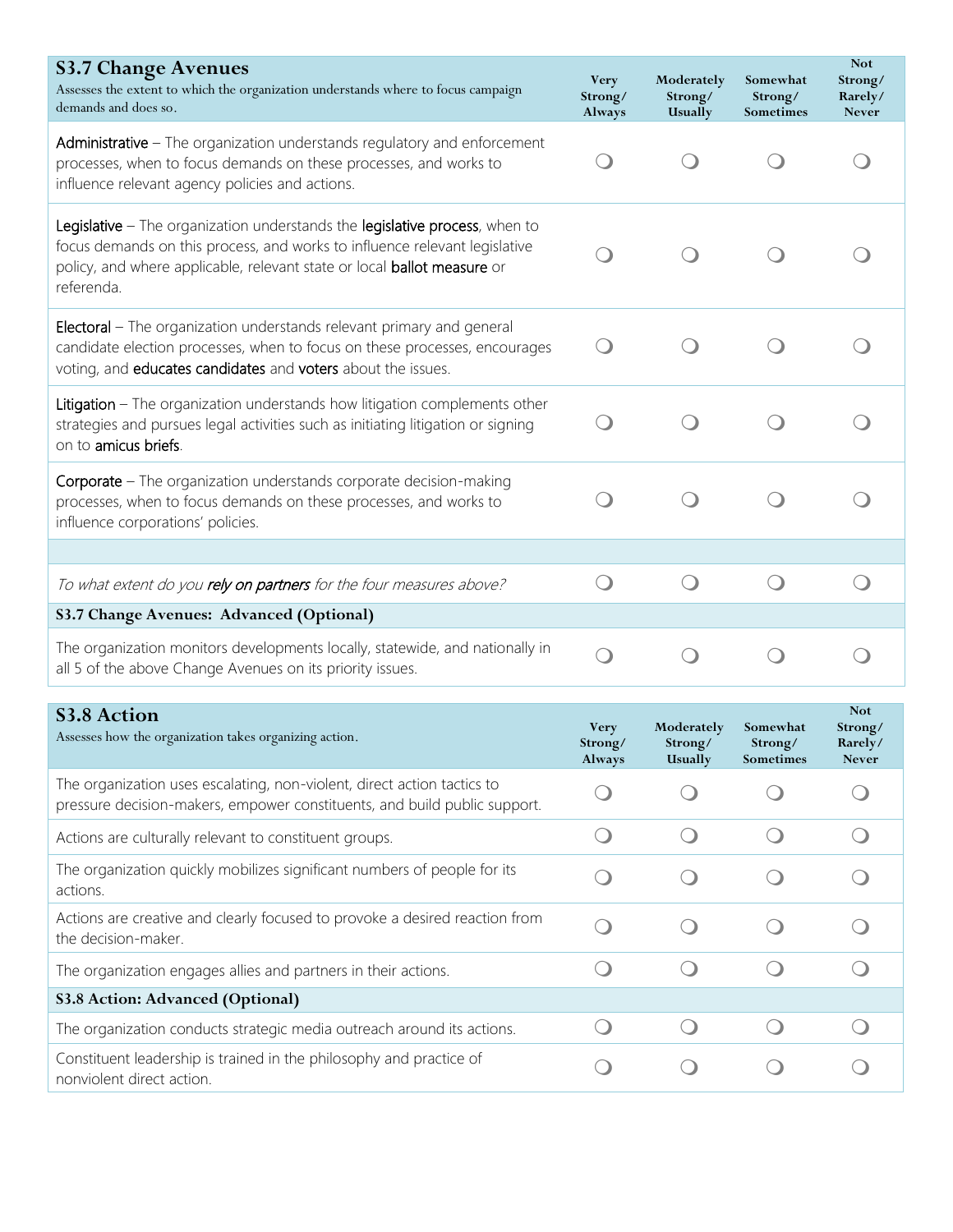| S3.9 Negotiation and Follow-Through<br>Assesses the extent to which the organization negotiates solutions and follows through<br>on implementation of solutions. | <b>Very</b><br>Strong/<br>Always | Moderately<br>Strong/<br><b>Usually</b> | Somewhat<br>Strong/<br><b>Sometimes</b> | <b>Not</b><br>Strong/<br>Rarely/<br><b>Never</b> |
|------------------------------------------------------------------------------------------------------------------------------------------------------------------|----------------------------------|-----------------------------------------|-----------------------------------------|--------------------------------------------------|
| The organization constituent leaders negotiate directly with decision-<br>makers.                                                                                |                                  |                                         |                                         |                                                  |
| The organization ensures that decision-makers implement the agreed-upon<br>commitments.                                                                          |                                  |                                         |                                         |                                                  |
| The organization tracks whether the decision-makers' actions result in the<br>intended improvements in the lives of constituents.                                |                                  |                                         |                                         |                                                  |
| The organization takes credit publicly for the success of its work, when<br>appropriate.                                                                         |                                  |                                         |                                         |                                                  |
| S3.9 Negotiation and Follow-Through: Advanced (Optional)                                                                                                         |                                  |                                         |                                         |                                                  |
| The organization facilitates the replication of its success in other<br>neighborhoods, cities, states, or on the national level.                                 |                                  |                                         |                                         |                                                  |

# Section 4: Community Consensus Building

If you do not engage in this type of work, feel free to skip to Section V. Otherwise, please select the response for each measure that best fits your organization.

| <b>S4.1 Asset Mapping and Stakeholder Engagement</b><br>Assesses how the organization identifies community resources and engages a diversity of<br>stakeholders.                                                              | <b>Very</b><br>Strong/<br>Always | Moderately<br>Strong/<br>Usually | Somewhat<br>Strong/<br>Sometimes | <b>Not</b><br>Strong/<br>Rarely/<br><b>Never</b> |
|-------------------------------------------------------------------------------------------------------------------------------------------------------------------------------------------------------------------------------|----------------------------------|----------------------------------|----------------------------------|--------------------------------------------------|
| The organization inventories a broad range of community assets, including<br>both formal and informal institutions, associations, and leaders.                                                                                |                                  |                                  |                                  |                                                  |
| The organization identifies how the various community assets are connected<br>to one another.                                                                                                                                 |                                  |                                  |                                  |                                                  |
| The organization engages stakeholders in planning, using the participatory<br>process to represent the full diversity of the community, including<br>race/ethnicity, age, gender, sexuality, language, ability, and religion. |                                  |                                  |                                  |                                                  |
| The organization involves ordinary residents in the planning process as well<br>as institutional and political leaders.                                                                                                       |                                  |                                  |                                  |                                                  |
|                                                                                                                                                                                                                               |                                  |                                  |                                  |                                                  |
| To what extent do you rely on partners for the four measures above?                                                                                                                                                           |                                  |                                  |                                  |                                                  |
| S4.1 Asset Mapping and Stakeholder Engagement: Advanced (Optional)                                                                                                                                                            |                                  |                                  |                                  |                                                  |
| Stakeholders visit other communities that have successfully engaged in<br>community consensus-building processes.                                                                                                             |                                  |                                  |                                  |                                                  |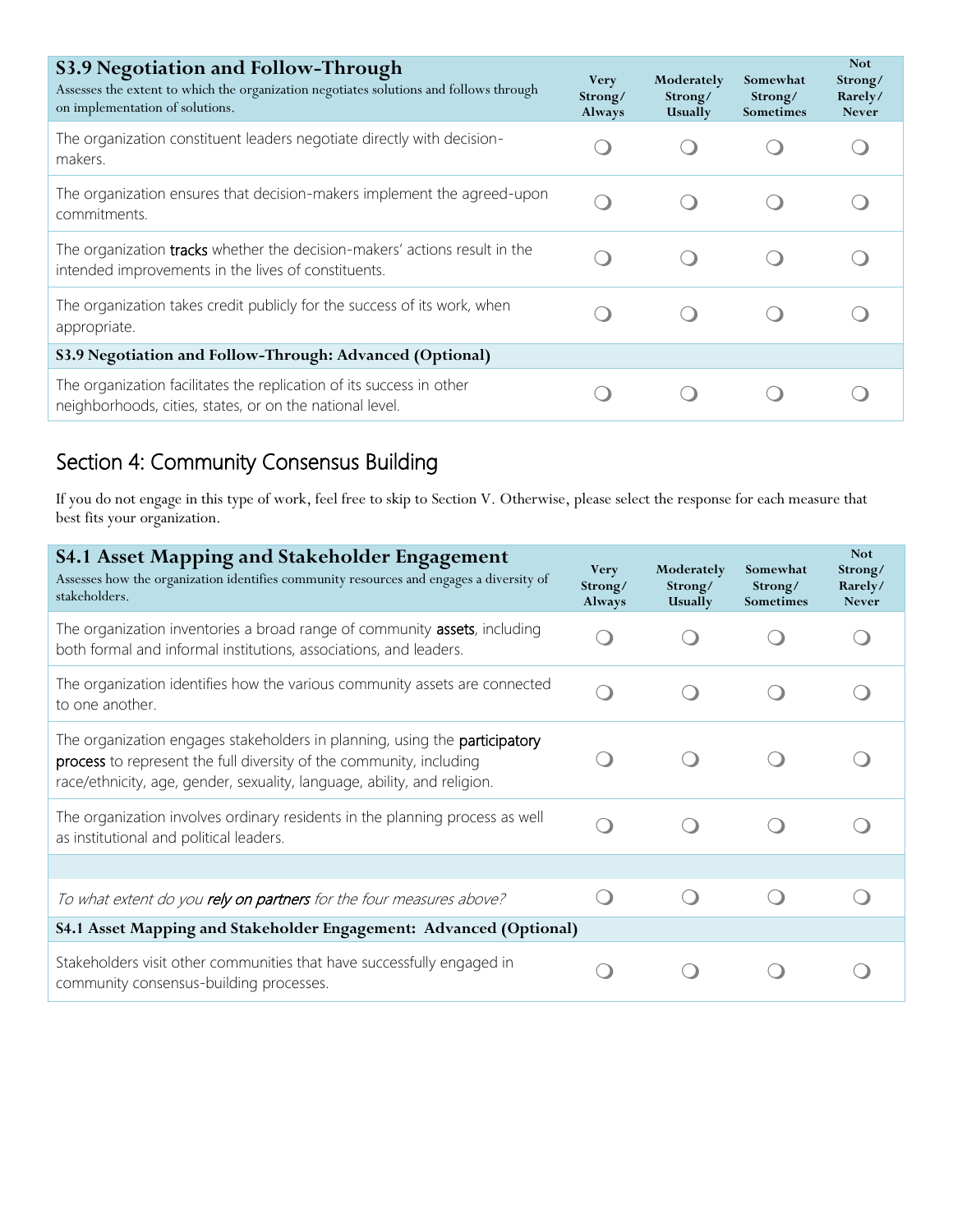| <b>S4.2 Community Planning</b><br>Assesses the extent to which organization directs community planning, which is<br>unbiased and considers multiple points of view. | <b>Very</b><br>Strong/<br>Always | Moderately<br>Strong/<br>Usually | Somewhat<br>Strong/<br>Sometimes | <b>Not</b><br>Strong/<br>Rarely/<br><b>Never</b> |
|---------------------------------------------------------------------------------------------------------------------------------------------------------------------|----------------------------------|----------------------------------|----------------------------------|--------------------------------------------------|
| The organization directs a transparent and democratic planning process.                                                                                             | $\left( \quad \right)$           | $\left( \quad \right)$           |                                  | $\overline{(\phantom{a})}$                       |
| The organization makes explicit efforts to create safe spaces where people<br>with positions of power and those without can be heard.                               |                                  |                                  |                                  |                                                  |
| The organization directs a planning process that is facilitated by a neutral<br>and skilled individual or team.                                                     |                                  |                                  |                                  |                                                  |
| The organization provides multiple opportunities for community input in<br>developing plans.                                                                        |                                  |                                  |                                  |                                                  |
|                                                                                                                                                                     |                                  |                                  |                                  |                                                  |
| To what extent do you rely on partners for the four measures above?                                                                                                 | $\bigcirc$                       | $\left( \quad \right)$           | $\left( \quad \right)$           | $\left( \begin{array}{c} \end{array} \right)$    |
| S4.2 Community Planning: Advanced (Optional)                                                                                                                        |                                  |                                  |                                  |                                                  |
| Community visions are rendered both in text and visually through drawings,<br>maps, blueprints, etc. as they develop.                                               |                                  |                                  |                                  |                                                  |
| There is an explicit process for managing conflict.                                                                                                                 | $\left(\begin{array}{c}\right)$  |                                  |                                  |                                                  |
|                                                                                                                                                                     |                                  |                                  |                                  | <b>Not</b>                                       |
| <b>S4.3 Community Plan Adoption</b><br>Assesses how final plans are drafted and adopted.                                                                            | <b>Very</b><br>Strong/<br>Always | Moderately<br>Strong/<br>Usually | Somewhat<br>Strong/<br>Sometimes | Strong/<br>Rarely/<br><b>Never</b>               |
| The organization directs a process to promote final plans that are<br>comprehensive and compelling.                                                                 |                                  |                                  |                                  |                                                  |
| The organization directs a process that ensures that community input is<br>evident in final plans.                                                                  |                                  |                                  |                                  |                                                  |
| Plans are presented publicly and in a form accessible to the community.                                                                                             | $\bigcirc$                       | $\bigcirc$                       |                                  | $\bigcirc$                                       |
| Plans are endorsed by stakeholders across the community.                                                                                                            |                                  |                                  |                                  |                                                  |
| To what extent do you rely on partners for the four measures above?                                                                                                 |                                  | $\left( \quad \right)$           |                                  |                                                  |
| S4.3 Community Plan Adoption: Advanced (Optional)                                                                                                                   |                                  |                                  |                                  |                                                  |
| Plans reflect research on innovative and effective possible interventions to<br>address community issues.                                                           |                                  |                                  |                                  |                                                  |
| Plans are distributed and communicated broadly across the community to<br>those not involved in the planning process.                                               |                                  |                                  |                                  |                                                  |
|                                                                                                                                                                     |                                  |                                  |                                  |                                                  |
| <b>S4.4 Implementation and Re-Visioning</b><br>Assesses how final plans are executed and altered                                                                    | <b>Very</b><br>Strong/<br>Always | Moderately<br>Strong/<br>Usually | Somewhat<br>Strong/<br>Sometimes | <b>Not</b><br>Strong/<br>Rarely/<br><b>Never</b> |
| The organization directs a process that includes concrete steps for<br>implementing plans.                                                                          |                                  |                                  |                                  |                                                  |
| The organization ensures that there are regular stakeholder meetings to<br>coordinate the work.                                                                     |                                  |                                  |                                  |                                                  |
| The organization finds ways to redirect energies from parts of the plan that<br>are stalled or found to be unrealistic toward work that is more promising.          |                                  |                                  |                                  |                                                  |
| The organization ensures that there is a mechanism to alter the plan as the<br>community changes.                                                                   |                                  |                                  |                                  |                                                  |

| To what extent do you rely on partners for the four measures above?                                                         |  |  |
|-----------------------------------------------------------------------------------------------------------------------------|--|--|
| S4.4 Implementation and Re-Visioning: Advanced (Optional)                                                                   |  |  |
| The organization provides regular reports on both the successes and failures<br>of implementation to the broader community. |  |  |
|                                                                                                                             |  |  |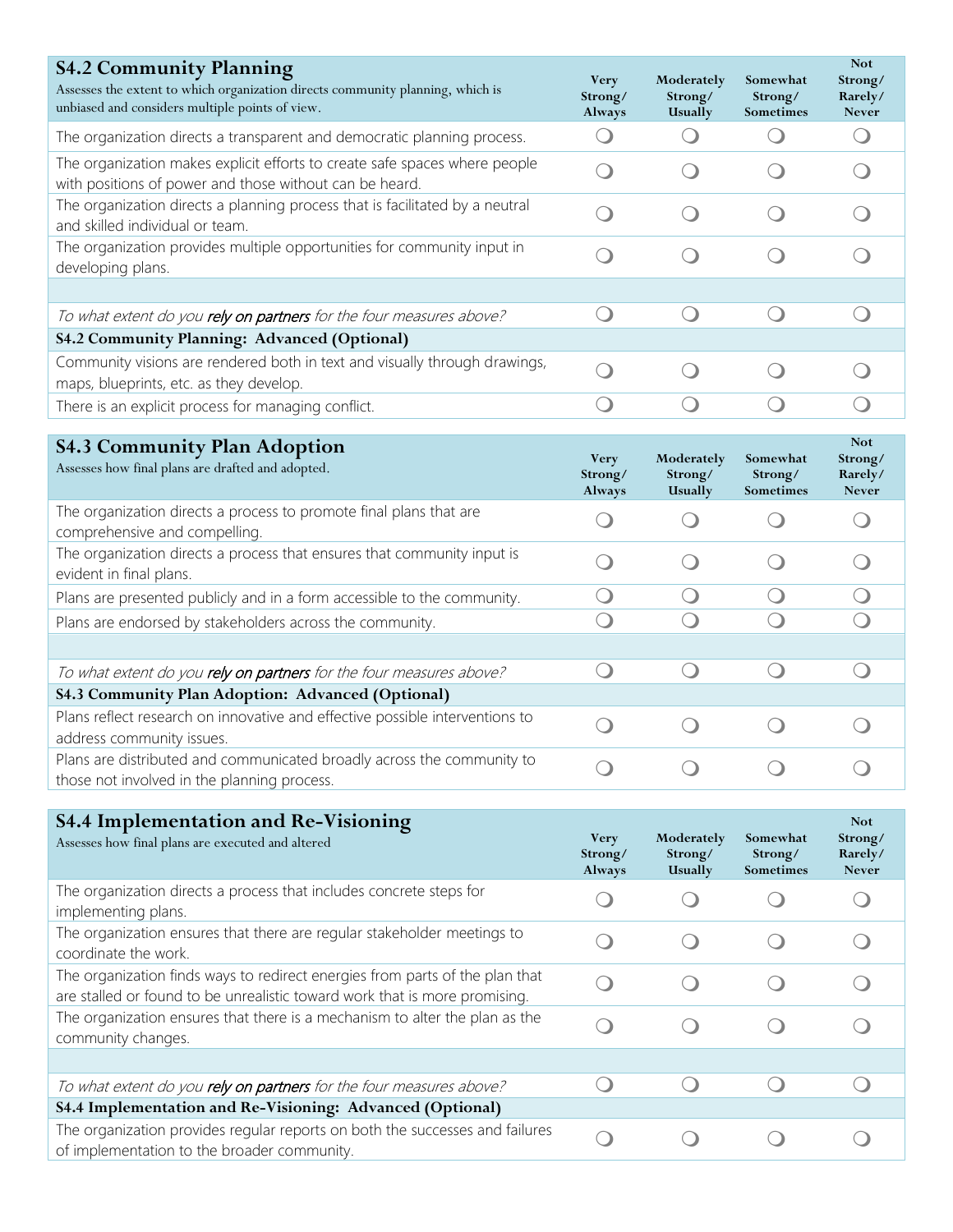# Section 5: Organizational Operations/Infrastructure

Please select the response for each measure that best fits your organization.

| <b>S5.1 Community Connectedness</b><br>Assess the extent to which the organization has a relationship with the community.                                                        | <b>Very</b><br>Strong/<br>Always | Moderately<br>Strong/<br>Usually | Somewhat<br>Strong/<br><b>Sometimes</b> | <b>Not</b><br>Strong/<br>Rarely/<br><b>Never</b> |
|----------------------------------------------------------------------------------------------------------------------------------------------------------------------------------|----------------------------------|----------------------------------|-----------------------------------------|--------------------------------------------------|
| The organization's office and meeting space are accessible and welcoming<br>to community members.                                                                                |                                  |                                  |                                         |                                                  |
| The organization and its leaders have institutional and individual<br>relationships in the various communities that they organize.                                               |                                  |                                  |                                         |                                                  |
| The organization leaders are prepared to use organizational resources and<br>reputation to support constituent-led organizing campaigns.                                         |                                  |                                  |                                         |                                                  |
| The organization is broadly known in the community it serves.                                                                                                                    |                                  |                                  |                                         |                                                  |
| S5.1: Community Connectedness Advanced (Optional)                                                                                                                                |                                  |                                  |                                         |                                                  |
| The organization hires staff from the organization's constituent base.                                                                                                           |                                  |                                  |                                         |                                                  |
| The organization builds and leads strategic coalitions and partnerships with<br>a broad array of community organizations, unions, advocates, business<br>leaders, and academics. |                                  |                                  |                                         |                                                  |

| <b>S5.2 Organizational Staff and Board Resources</b><br>Assesses organization's commitment to professionally supporting staff and board<br>members. | <b>Very</b><br>Strong/<br>Always | Moderately<br>Strong/<br>Usually | Somewhat<br>Strong/<br><b>Sometimes</b> | <b>Not</b><br>Strong/<br>Rarely/<br><b>Never</b> |
|-----------------------------------------------------------------------------------------------------------------------------------------------------|----------------------------------|----------------------------------|-----------------------------------------|--------------------------------------------------|
| The organization has staff whose full-time job is organizing.                                                                                       |                                  |                                  |                                         |                                                  |
| The organization's plans include the development of staff's organizing skills<br>and practices.                                                     |                                  |                                  |                                         |                                                  |
| The organization provides ongoing training, coaching, and mentoring of<br>staff and board members.                                                  |                                  |                                  |                                         |                                                  |
| The organization's board has several members representing its core<br>constituents.                                                                 |                                  |                                  |                                         |                                                  |
| S5.2: Organizational Staff and Board Resources Advanced (Optional)                                                                                  |                                  |                                  |                                         |                                                  |
| The organization's management staff is experienced and skilled at supervising organizing<br>work.                                                   |                                  |                                  |                                         |                                                  |
| The organization sends staff and board to organizing training institutes on a regular basis.                                                        |                                  |                                  |                                         |                                                  |

| <b>S5.3 Organization/Constituent Communications</b><br>Assesses how the organization uses different methods to communicate internally and<br>externally.                                                                                                | <b>Very</b><br>Strong/<br>Always | Moderately<br>Strong/<br>Usually | Somewhat<br>Strong/<br>Sometimes | <b>Not</b><br>Strong/<br>Rarely/<br><b>Never</b> |
|---------------------------------------------------------------------------------------------------------------------------------------------------------------------------------------------------------------------------------------------------------|----------------------------------|----------------------------------|----------------------------------|--------------------------------------------------|
| The organization uses primary methods of communication in the community, which may<br>include word-of-mouth, flyers, newsletters, local newspapers, congregation and<br>organizational meetings, phone trees, e-mail, website, blogs, and social media. |                                  |                                  |                                  |                                                  |
| Staff is able to communicate in culturally and linguistically appropriate ways with individual<br>community residents involved in organizing efforts.                                                                                                   |                                  |                                  |                                  |                                                  |
| The organization communicates widely with its constituent base beyond its leadership in<br>order to advance its work.                                                                                                                                   |                                  |                                  |                                  |                                                  |
| The organization has internal communications systems that keep staff, board members, and<br>other key leaders abreast of developments in the work.                                                                                                      |                                  |                                  |                                  |                                                  |
| S5.3: Organization/Constituent Communications: Advanced (Optional)                                                                                                                                                                                      |                                  |                                  |                                  |                                                  |
| The organization effectively uses a website, blogs, Twitter, Facebook, YouTube, and other<br>social media to advance its message.                                                                                                                       |                                  |                                  |                                  |                                                  |
| The organization has a communication strategy to inform and engage supporters beyond<br>its constituency base.                                                                                                                                          |                                  |                                  |                                  |                                                  |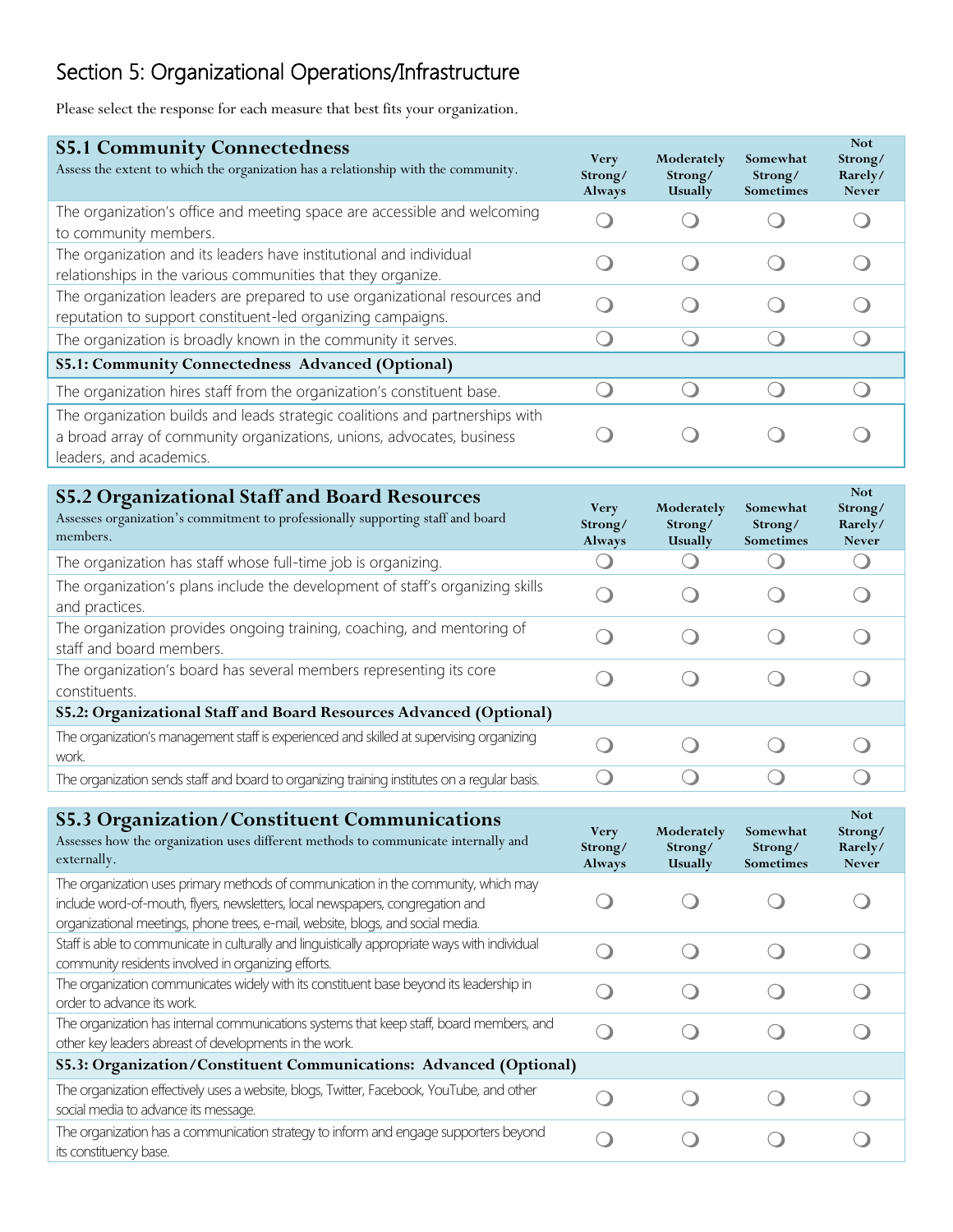| <b>S5.4 Fiscal Management and Sustainability</b><br>Assesses how the organization acquires funding and tracks spending.                                                                      | <b>Very</b><br>Strong/<br>Always              | Moderately<br>Strong/<br>Usually              | Somewhat<br>Strong/<br>Sometimes | <b>Not</b><br>Strong/<br>Rarely/<br><b>Never</b> |
|----------------------------------------------------------------------------------------------------------------------------------------------------------------------------------------------|-----------------------------------------------|-----------------------------------------------|----------------------------------|--------------------------------------------------|
| The organizational budgeting process prioritizes organizing as an integral<br>program area.                                                                                                  | $\left( \begin{array}{c} \end{array} \right)$ | $\left( \begin{array}{c} \end{array} \right)$ |                                  | $\bigcirc$                                       |
| The organization has diversified funding streams (grants, individual<br>donations, grassroots fundraising, and membership dues) that support<br>organizing work.                             | $\left( \begin{array}{c} \end{array} \right)$ | $\left(\begin{array}{c}\right)$               |                                  |                                                  |
| The organization's financial management system tracks lobbying activities<br>and expenses-as well as funds not allowable for lobbying-in keeping with<br>appropriate federal and state laws. | $\left( \begin{array}{c} \end{array} \right)$ |                                               |                                  |                                                  |
| The organization has investigated and decided whether to use the 501(h)<br>expenditure test.                                                                                                 | $\bigcirc$                                    | $\bigcirc$                                    | $\bigcirc$                       | $\left( \begin{array}{c} \end{array} \right)$    |
| S5.4: Fiscal Management and Sustainability: Advanced (Optional)                                                                                                                              |                                               |                                               |                                  |                                                  |
| The organization monitors changes to federal and/or state rules that may<br>affect its tax status or way of doing business.                                                                  | $\bigcirc$                                    | $\bigcirc$                                    | $\bigcirc$                       | $\bigcirc$                                       |
| The organization collaborates with other group(s) to obtain more funding<br>when appropriate.                                                                                                | ∩                                             | $\bigcirc$                                    | $\bigcirc$                       | $\bigcirc$                                       |
|                                                                                                                                                                                              |                                               |                                               |                                  |                                                  |
|                                                                                                                                                                                              |                                               |                                               |                                  | <b>Not</b>                                       |
| <b>S5.5 Funding Community Organizing</b><br>Assesses how the organization implements its fundraising practices.                                                                              | <b>Very</b><br>Strong/<br>Always              | Moderately<br>Strong/<br>Usually              | Somewhat<br>Strong/<br>Sometimes | Strong/<br>Rarely/<br><b>Never</b>               |
| The organization has processes to widely involve its members in fundraising<br>activities.                                                                                                   | $\bigcirc$                                    | $\left( \right)$                              |                                  | $\left( \begin{array}{c} 1 \end{array} \right)$  |
| Members and leaders understand their responsibilities to financially support<br>the organization.                                                                                            | $\bigcirc$                                    | $\bigcirc$                                    | $\bigcirc$                       | $\bigcirc$                                       |
| The organization provides training opportunities for staff and leaders in<br>fundraising.                                                                                                    | $\bigcirc$                                    | $\bigcirc$                                    | $\bigcirc$                       | $\bigcirc$                                       |
| The organization fosters long-term relationships with individual donors and<br>foundations.                                                                                                  | ◯                                             | $\bigcirc$                                    | $\bigcirc$                       | $\bigcirc$                                       |
| S5.5: Funding Community Organizing: Advanced (Optional)                                                                                                                                      |                                               |                                               |                                  |                                                  |
| The organization uses a modern database to track and target members and<br>donors for fundraising.                                                                                           | ∩                                             | ∩                                             | $\bigcirc$                       |                                                  |
| The organization seeks opportunities to inform and educate new funders<br>and donors about the value of funding organizing.                                                                  | $\overline{\phantom{0}}$                      | $\left( \begin{array}{c} \end{array} \right)$ | $\overline{\mathcal{C}}$         |                                                  |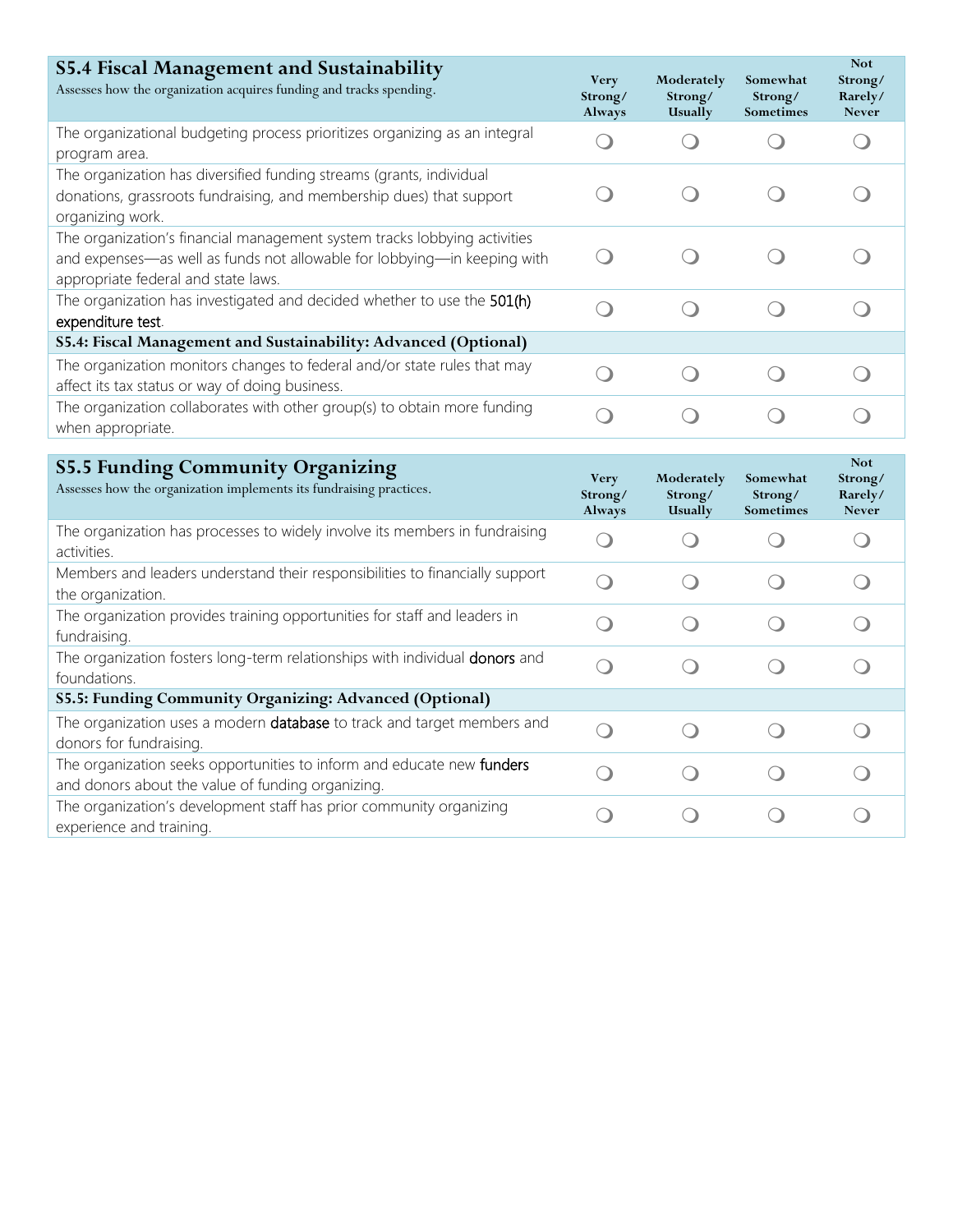# Scores by Indicator and by Section

Next, you can score your responses to determine the following information (please note advanced questions are not included in scoring):

- Numerical results for each of the 24 indicators, by section
- Degree to which organization relies on partners
- Numerical results for each section

**Don't get too focused on the numbers!** The objective here is to identify organizational strengths and weaknesses, and where to build community organizing capacity – not to get the highest score.

Numerical results for each of the 18 indicators, by section:

| Indicator                                                       | Score<br>(Does not include scores from Advanced<br>measures) | Degree to Which Organization<br><b>Relies on Partners</b><br>(1 - Not Strong/Rarely/Never, 4 - Very |
|-----------------------------------------------------------------|--------------------------------------------------------------|-----------------------------------------------------------------------------------------------------|
|                                                                 |                                                              | Strong/Always)                                                                                      |
| Section 1: Pre-Organizing: Goals, Power<br>Analysis, & Planning |                                                              |                                                                                                     |
| 1.1 Commitment to Organizing                                    |                                                              | n/a                                                                                                 |
| 1.2 Power Analysis                                              |                                                              | n/a                                                                                                 |
| 1.3 Planning & Evaluation                                       |                                                              | n/a                                                                                                 |
| Section 2: Empowerment/Constituent Leadership                   |                                                              |                                                                                                     |
| 2.1 Constituent Leadership Development                          |                                                              | n/a                                                                                                 |
| 2.2 Participatory Process                                       |                                                              | n/a                                                                                                 |
| 2.3 Political Consciousness and                                 |                                                              | n/a                                                                                                 |
| Empowerment                                                     |                                                              |                                                                                                     |
| Section 3: Organizing for Change                                |                                                              |                                                                                                     |
| 3.1 Campaign Strategy                                           |                                                              | n/a                                                                                                 |
| 3.2 Activating Stakeholders                                     |                                                              | n/a                                                                                                 |
| 3.3 Coalition Building/Partnering                               |                                                              | n/a                                                                                                 |
| 3.4 Messaging                                                   |                                                              |                                                                                                     |
| 3.5 Media Relations                                             |                                                              |                                                                                                     |
| 3.6 Influencing Decision-Makers                                 |                                                              | n/a                                                                                                 |
| 3.7 Change Avenues                                              |                                                              |                                                                                                     |
| 3.8 Action                                                      |                                                              | n/a                                                                                                 |
| 3.9 Negotiation and Follow - Through                            |                                                              | n/a                                                                                                 |
| Section 4: Community Consensus Building                         |                                                              |                                                                                                     |
| 4.1 Asset Mapping and Stakeholder                               |                                                              |                                                                                                     |
| Engagement                                                      |                                                              |                                                                                                     |
| 4.2 Community Planning                                          |                                                              |                                                                                                     |
| 4.3 Community Plan Adoption                                     |                                                              |                                                                                                     |
| 4.4 Implementation and Re-Visioning                             |                                                              |                                                                                                     |
| Section 5: Organizational<br>Operations/Infrastructure          |                                                              |                                                                                                     |
| 5.1 Community Connectedness                                     |                                                              | n/a                                                                                                 |
| 5.2 Organizational Staff and Board Resources                    |                                                              | n/a                                                                                                 |
| 5.3 Organization/Constituent<br>Communications                  |                                                              | n/a                                                                                                 |
| 5.4 Fiscal Management and Sustainability                        |                                                              | n/a                                                                                                 |
| 5.5 Funding Community Organizing                                |                                                              | n/a                                                                                                 |